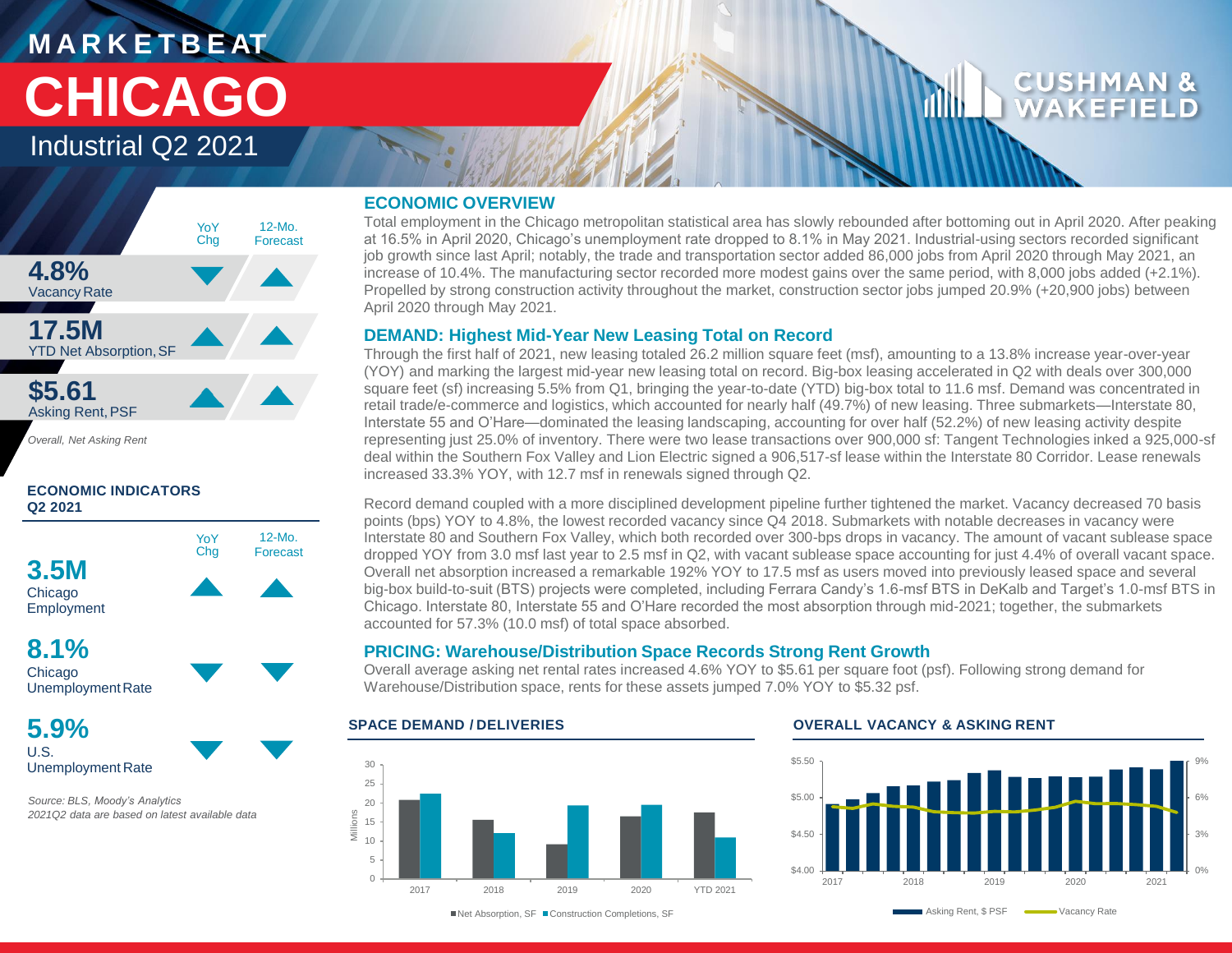## **M A R K E T B E AT** Industrial Q2 2021 **CHICAGO**

### **Supply: Robust Construction Activity Persists, Spec Development Increases**

Chicago's industrial pipeline showed no signs of slowing and is already on-track to outpace 2020's robust figures. Construction completions totaled 10.9 msf, with an additional 25.2 msf of inventory under construction – up 15.5% YOY. Submarkets with the most product under construction were Interstate 80, Interstate 55 and the South Suburbs which collectively accounted for 57.1% of overall construction.

BTS development continued to increase, with 9.4 msf delivered through Q2, up from the 2.8 msf delivered this time last year. There is an additional 9.2 msf of BTS product under construction—amounting to 36.4% of inventory under construction. With several big-box BTS projects delivered through mid-2021, the average size of BTS under construction dropped 20.3% from 721,632 to 574,877 sf.

After modest speculative (spec) development in 2020, tightening vacancy and strong leasing propelled spec activity through mid-2021. As of Q2, spec construction reached 16.0 msf, up from the 11.7 msf under construction one year ago. The average project size jumped 33.5% from 267,384 to 356,945 sf as several 1-msf developments broke ground in Q2 2021.

### **Sales: User Sales Increase**

After strong sales in H1 2020 largely buoyed by several major portfolio sales, investor sales in H1 2021 dropped considerably; sales reached 15.5 msf compared to 33.3 msf sold one year ago. Investor demand for infill product continued to rise, substantially increasing sale prices in those geographies. The O'Hare and Northern Cook County submarkets both saw investment sale purchase price psf increase upwards of 26.0% YOY. User sales increased 11.8% YOY, totaling 5.2 msf through Q2. The average user sale purchase price recorded a modest 3.8% increase YOY to \$59.54 psf.

### **OUTLOOK**

- The Chicago industrial market recorded the largest mid-year new leasing total on record due in large part to **NEW SUPPLY (COMPLETIONS & UC BY DELIVERY DATE)** strong big-box leasing. We expect big-box activity to remain strong in the second half of 2021.
- Spec construction increased substantially YOY prompted by a tightening market, but developers are more disciplined regarding where and how much they'll build. Spec development will continue to be concentrated in and around infill submarkets. The rise in spec development will place upward pressure on vacancy through the end of 2021 and into 2022.
- Demand from both investors and users for industrial product will remain strong in the coming quarters, pushing prices for well-located, high-quality assets. Tenant requirements for locations close to major population centers will continue and therefore we expect more infill, vacant big-box retail and outdated office space be converted or demolished to make way for new industrial product.

### **OVERALL NEW LEASING ACTIVITY**



**CUSHM** 





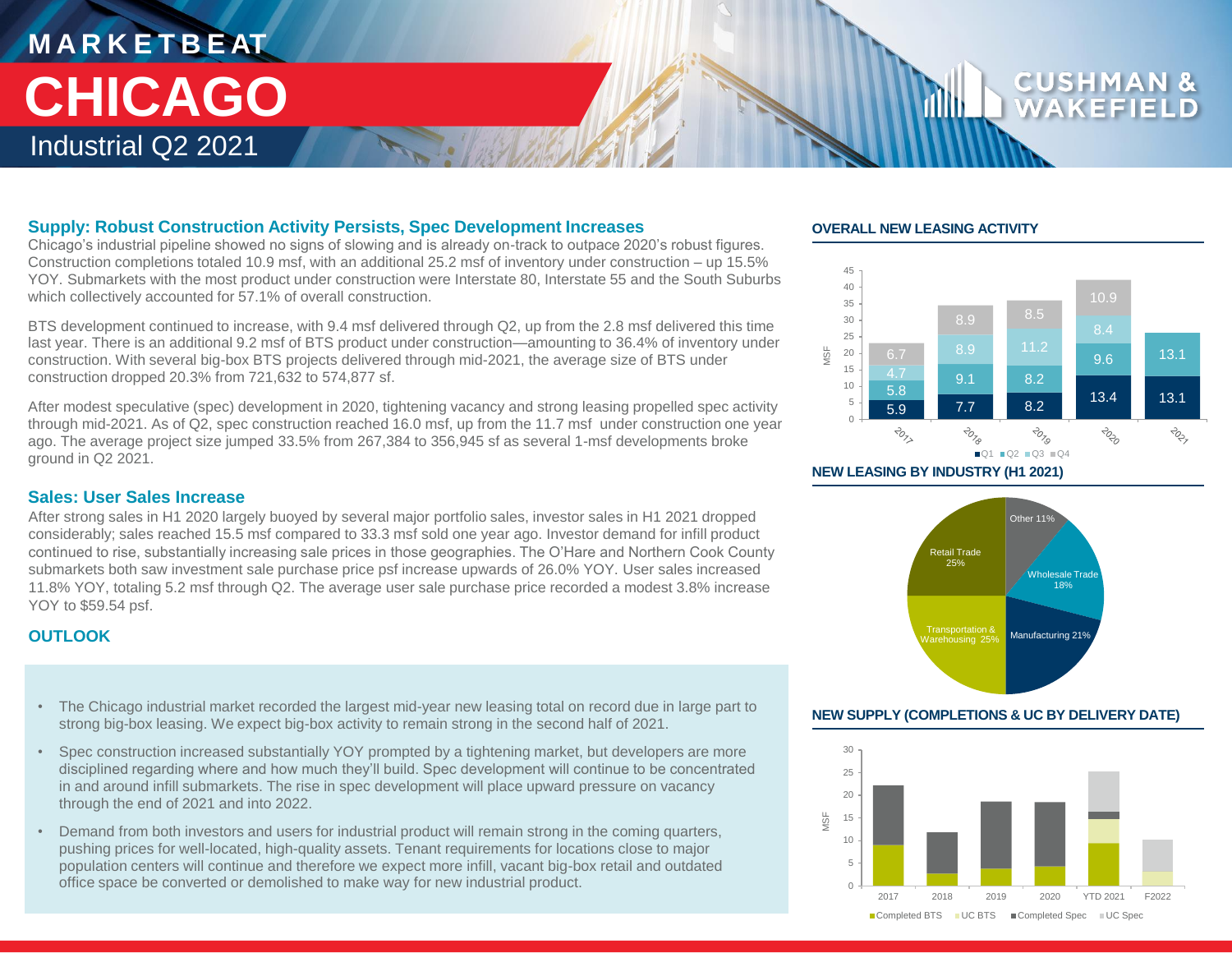## **M A R K E T B E AT** Industrial Q2 2021 **CHICAGO**

## CU D

rillin

### **MARKET STATISTICS**

| <b>SUBMARKET</b>           | <b>INVENTORY</b><br>(SF) | <b>OVERALL VACANT</b><br>(SF) | <b>OVERALL</b><br><b>VACANCY RATE</b> | <b>YTD OVERALL NET</b><br><b>ABSORPTION (SF)</b> | <b>YTD NEW LEASING</b><br><b>ACTIVITY (SF)</b> | UNDER CNSTR (SF) COMPLETIONS (SF) | <b>YTD CONSTR</b> | <b>OVERALL</b><br><b>WEIGHTED AVG</b><br><b>NET RENT* (MF)</b> | <b>OVERALL</b><br><b>WEIGHTED AVG</b><br><b>NET RENT* (OS)</b> | <b>OVERALL</b><br><b>WEIGHTED AVG</b><br>NET RENT* (W/D) |
|----------------------------|--------------------------|-------------------------------|---------------------------------------|--------------------------------------------------|------------------------------------------------|-----------------------------------|-------------------|----------------------------------------------------------------|----------------------------------------------------------------|----------------------------------------------------------|
| Chicago North              | 90,259,085               | 3,013,679                     | 3.3%                                  | 32,752                                           | 326,087                                        | 0                                 | $\mathbf{0}$      | \$5.33                                                         | \$13.04                                                        | \$7.40                                                   |
| Chicago South              | 130,690,992              | 4,937,787                     | 3.8%                                  | 514,091                                          | 1,036,697                                      | 1,498,994                         | 1,137,811         | \$6.08                                                         | \$11.00                                                        | \$5.30                                                   |
| <b>Western Cook County</b> | 100,562,136              | 3,712,797                     | 3.7%                                  | $-354,839$                                       | 969,696                                        | 1,248,377                         | $\circ$           | \$4.54                                                         | N/A                                                            | \$5.12                                                   |
| South Suburbs              | 86,168,928               | 3,362,120                     | 3.9%                                  | 54,696                                           | 1,300,466                                      | 2,511,981                         | 109,786           | \$5.78                                                         | \$5.49                                                         | \$4.88                                                   |
| Northern Cook County       | 50,054,657               | 2,041,754                     | 4.1%                                  | $-186,486$                                       | 180,062                                        | 171,752                           | $\mathbf{0}$      | \$6.14                                                         | \$6.80                                                         | \$6.07                                                   |
| Northwest Cook County      | 32,355,061               | 1,361,234                     | 4.2%                                  | $-167,888$                                       | 182,858                                        | 1,114,481                         | $\mathbf{0}$      | N/A                                                            | \$7.49                                                         | \$5.65                                                   |
| Northern Fox Valley        | 37,402,529               | 2,308,552                     | 6.2%                                  | 486,288                                          | 1,653,499                                      | 629,186                           | 230,829           | \$4.91                                                         | \$11.30                                                        | \$5.78                                                   |
| Northeast DuPage           | 28,014,627               | 1,336,638                     | 4.8%                                  | $-174,809$                                       | 448,517                                        | 714,130                           | 189,300           | \$6.24                                                         | \$7.44                                                         | \$5.22                                                   |
| Southern DuPage            | 14,980,622               | 567,470                       | 3.8%                                  | $-15,728$                                        | 111,821                                        | 126.445                           | $\circ$           | \$6.07                                                         | \$7.83                                                         | \$6.84                                                   |
| Central DuPage             | 45,711,028               | 2,242,438                     | 4.9%                                  | 370,466                                          | 777,977                                        | 508,687                           | $\mathbf{0}$      | \$5.21                                                         | \$7.12                                                         | \$6.47                                                   |
| Southern Fox Valley        | 90,658,271               | 5,554,241                     | 6.1%                                  | 1,900,084                                        | 2,473,941                                      | 1,627,216                         | 186,146           | \$4.80                                                         | \$10.17                                                        | \$5.43                                                   |
| Lake County                | 82,601,987               | 3,995,349                     | 4.8%                                  | 1,105,278                                        | 812,348                                        | 904,901                           | 1,588,599         | \$7.04                                                         | \$7.51                                                         | \$5.45                                                   |
| <b>McHenry County</b>      | 21,677,769               | 2,141,944                     | 9.9%                                  | $-143,567$                                       | 152,715                                        | $\mathbf{0}$                      | $\mathbf{0}$      | \$4.64                                                         | N/A                                                            | \$4.63                                                   |
| Western Kane County        | 6,703,300                | 607,548                       | 9.1%                                  | 844,519                                          | 1,016,119                                      | $\overline{0}$                    | $\mathbf{0}$      | \$5.69                                                         | N/A                                                            | \$3.47                                                   |
| Interstate 55 Corridor     | 95,428,731               | 7,951,786                     | 8.3%                                  | 2,387,651                                        | 5,091,450                                      | 2,914,825                         | 646,380           | \$4.44                                                         | \$5.04                                                         | \$4.50                                                   |
| Interstate 80 Corridor     | 103,792,358              | 4,243,983                     | 4.1%                                  | 5,716,903                                        | 5,212,671                                      | 9,003,802                         | 3,125,309         | \$4.75                                                         | \$8.54                                                         | \$4.17                                                   |
| Interstate 39 Corridor     | 19,703,793               | 644,754                       | 3.3%                                  | 1,681,000                                        | 50,000                                         | $\Omega$                          | 1,688,400         | \$4.53                                                         | N/A                                                            | \$4.19                                                   |
| Southeast Wisconsin        | 49,385,406               | 2,558,615                     | 5.2%                                  | 1,532,168                                        | 1,034,527                                      | 2,285,791                         | 1,429,872         | \$4.61                                                         | N/A                                                            | \$5.79                                                   |
| O'Hare                     | 95,643,054               | 4,253,744                     | 4.4%                                  | 1,937,609                                        | 3,365,843                                      | 0                                 | 624,292           | \$6.50                                                         | \$8.32                                                         | \$6.43                                                   |
| <b>CHICAGO TOTALS</b>      | 1,181,794,334            | 56,836,433                    | 4.8%                                  | 17,520,188                                       | 26, 197, 294                                   | 25,260,568                        | 10,956,724        | \$5.56                                                         | \$7.99                                                         | \$5.32                                                   |

**KEY LEASE TRANSACTIONS Q2 2021**

*\*Rental rates reflect weighted net asking \$psf/year* MF = Manufacturing OS = Office Service/Flex W/D = Warehouse/Distribution

| <b>PROPERTY</b>           | <b>SUBMARKET</b>       | <b>TENANT</b>                   | <b>RSF</b> | <b>TYPE</b> |
|---------------------------|------------------------|---------------------------------|------------|-------------|
| 325 State Route 31        | Southern Fox Valley    | <b>Tangent Technologies LLC</b> | 925,000    | <b>New</b>  |
| 3835 Youngs Road          | Interstate 80 Corridor | Lion Electric                   | 906,517    | <b>New</b>  |
| 501 International Parkway | Interstate 80 Corridor | Kenco Logistic Services, Inc.   | 849,691    | <b>New</b>  |
| 900 Knell Road            | Western Kane County    | <b>DSV</b>                      | 760.720    | <b>New</b>  |
| 41W368 Freeman Road       | Northern Fox Valley    | E-commerce User                 | 629,186    | <b>New</b>  |

### **KEY SALES TRANSACTIONS Q2 2021**

| <b>PROPERTY</b>          | <b>SUBMARKET</b>       | <b>SELLER / BUYER</b>                            | SF        | <b>PRICE/S PSF</b> |
|--------------------------|------------------------|--------------------------------------------------|-----------|--------------------|
| 2200 Channahon Road      | Interstate 80 Corridor | Griffin Capital   Industrial Realty Group        | 1,470,368 | $$11.5M$   \$8     |
| 8801 88th Avenue         | Southeast Wisconsin    | Majestic Realty Co.   Pritzker Realty Group, LLC | 424.164   | $$35.0M$$ $$83$    |
| 1501 Remington Boulevard | Interstate 55 Corridor | Clarion Partners   Exeter Property Group         | 365,814   | $$23.8M$$   $$65$  |